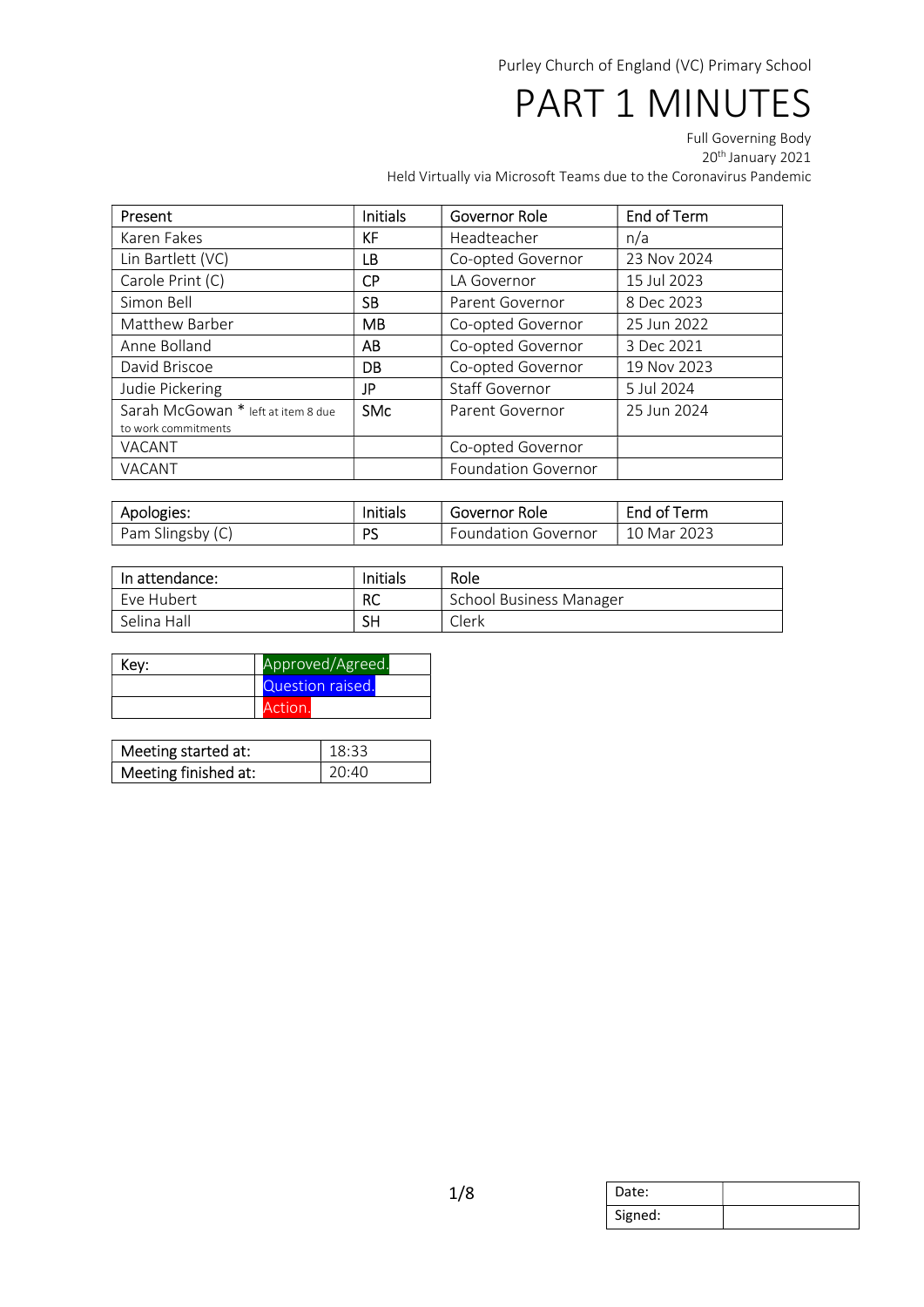# PART 1 MINUTES

Full Governing Body

20<sup>th</sup> January 2021

Held Virtually via Microsoft Teams due to the Coronavirus Pandemic

| <b>Record of documents</b> |                                                                            |             |                               |  |
|----------------------------|----------------------------------------------------------------------------|-------------|-------------------------------|--|
| <b>Item</b>                | <b>Document</b>                                                            |             | <b>Added to Governor Hub:</b> |  |
|                            |                                                                            | <b>Date</b> | Whom                          |  |
| Item 4.                    | 2001 Clerk's report<br>$\blacksquare$                                      | 13/01/2021  | Clerk                         |  |
| Item 5.                    | Interim headteacher report to Governors<br>$\blacksquare$                  |             |                               |  |
|                            | Lock down 3 risk assessment<br>$\blacksquare$                              | 13/01/2021  | Clerk                         |  |
|                            | Remote learning Jan 2021<br>$\overline{\phantom{a}}$                       |             |                               |  |
| Item 7.                    | Collective worship performance report<br>$\blacksquare$                    | 13/01/2021  | Clerk                         |  |
| Item 10.                   | 33data meeting 12-01-21<br>$\blacksquare$                                  | 18/01/2021  | Clerk                         |  |
| Item 11.                   | Guidance for Investigating Officers January 2021<br>$\blacksquare$         |             |                               |  |
|                            | Model Disciplinary Procedure for Schools January 2021<br>$\blacksquare$    |             |                               |  |
|                            | Model Grievance for schools - advice for Headteachers<br>$\blacksquare$    |             |                               |  |
|                            | January 2021                                                               |             |                               |  |
|                            | Model School Grievance Procedures January 2021<br>$\overline{\phantom{a}}$ | 13/01/2021  | Clerk                         |  |
|                            | Schools Leave of absence Policy January 2021<br>$\overline{\phantom{a}}$   |             |                               |  |
|                            | Instrument of Government Purley Jan 2021 Review<br>$\blacksquare$          |             |                               |  |
|                            | Health and Safety Policy January 2021<br>$\overline{\phantom{a}}$          | 15/01/2021  | Clerk                         |  |
|                            | Financial Management Policy January 2021<br>$\overline{\phantom{a}}$       | 15/01/2021  | Clerk                         |  |
|                            | Clerk Review Purley WBC Policy Tracker - Jan 2021<br>$\blacksquare$        | 19/01/2021  | Clerk                         |  |
| Item 12.                   | Purley CofE Primary School Training - January 2021<br>$\blacksquare$       | 13/01/2021  | Clerk                         |  |
| Item 13.                   | 16122020 FGB minutes Part 1 v1.0<br>$\blacksquare$                         | 13/01/2021  | Clerk                         |  |
|                            | 16122020 FGB minutes Part 2 v1.0 - to be presented on<br>$\blacksquare$    | 20/01/2021  | Clerk                         |  |
|                            | screen only during FGB                                                     |             |                               |  |
| Item 14.                   | Purley FGB Action Register - January 2021                                  | 13/01/2021  | Clerk                         |  |
| Item 15.                   | Governor Visit Covid Curriculum Catch Up Maths 120121                      | 14/01/2021  | Clerk                         |  |

| Date:   |  |
|---------|--|
| Signed: |  |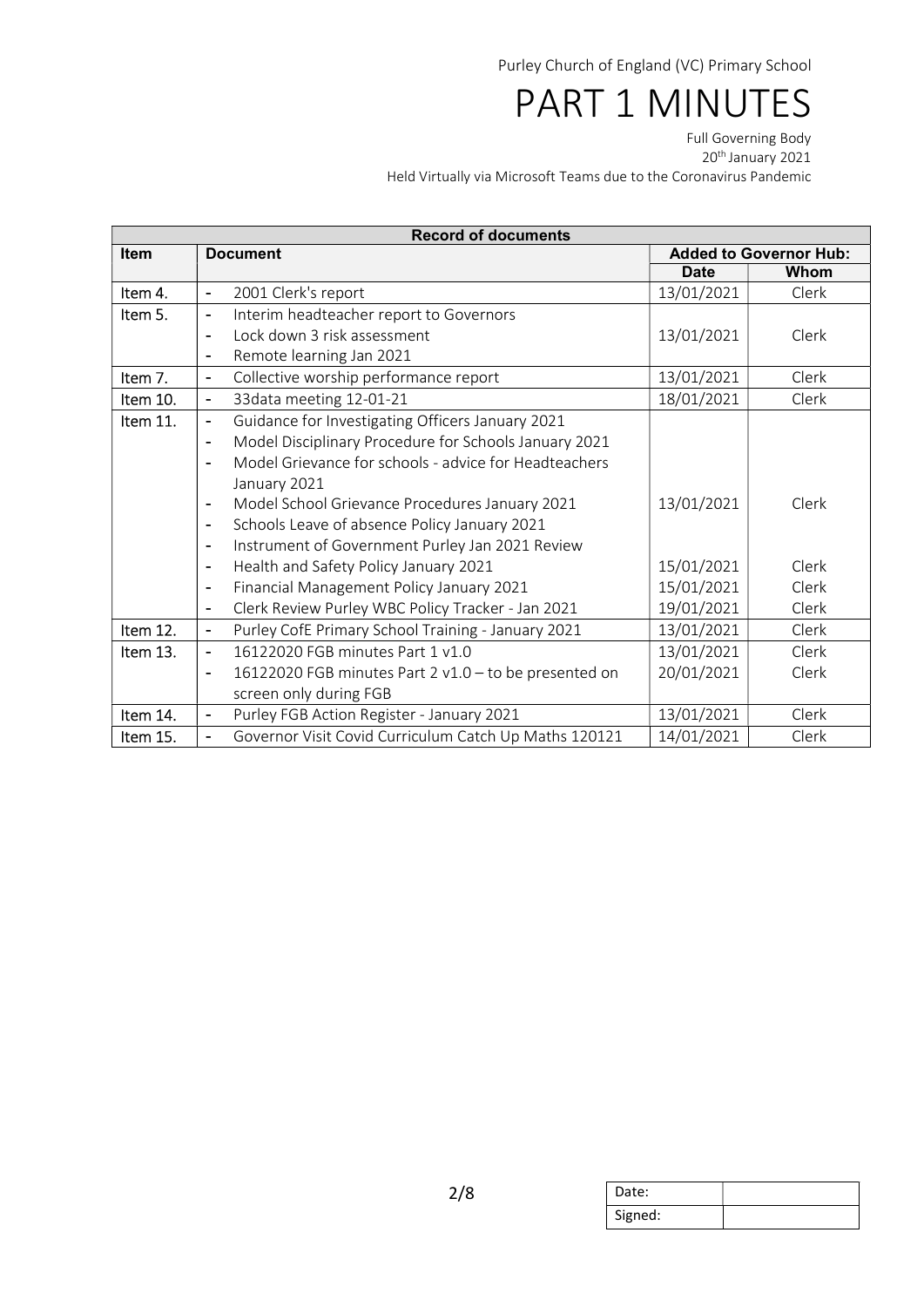# PART 1 MINUTES

Full Governing Body

20<sup>th</sup> January 2021

Held Virtually via Microsoft Teams due to the Coronavirus Pandemic

| Item no | Description                                                                                                                                                                                                                                                                                                                                                                                                                                                                                                           | Action                                       |
|---------|-----------------------------------------------------------------------------------------------------------------------------------------------------------------------------------------------------------------------------------------------------------------------------------------------------------------------------------------------------------------------------------------------------------------------------------------------------------------------------------------------------------------------|----------------------------------------------|
| Item 1. | Those present and in attendance                                                                                                                                                                                                                                                                                                                                                                                                                                                                                       |                                              |
|         | Present Governors are listed on page 1 of these minutes.<br>$\blacksquare$<br>PS sent apologies in advance due to illness. CP agreed to act as Chair in her<br>absence.<br>The meeting was quorate as the quorum for any governing board meeting<br>$\overline{\phantom{0}}$<br>and vote must be one half (rounded up to a whole number) of the<br>complete membership of the governing board (excluding vacancies) and no                                                                                            | <b>Noted</b><br><b>Noted</b><br><b>Noted</b> |
|         | more than a third of the governing body can be staff members.<br>Current membership at the start of the meeting: 10.<br>One half of the complete membership is: 5, rounded up to a whole<br>$\blacksquare$<br>number: 6. Number of members at the meeting: 8. Governors who are<br>Staff: 2<br>SMc attended until item 8 then had to leave due to work commitments.<br>The meeting was still quorum after her absence.                                                                                                | <b>Noted</b><br><b>Noted</b>                 |
| Item 2. | Declarations of interest and confirmation of confidentiality                                                                                                                                                                                                                                                                                                                                                                                                                                                          |                                              |
|         | No additional declarations of interest were declared and all Governors<br>declared that they were in an environment which is a secure and which<br>protects confidentiality.                                                                                                                                                                                                                                                                                                                                          | <b>Noted</b>                                 |
| Item 3. | <b>AOB</b>                                                                                                                                                                                                                                                                                                                                                                                                                                                                                                            |                                              |
|         | MB wanted it noted that the school goal posts was were in his garden.                                                                                                                                                                                                                                                                                                                                                                                                                                                 | <b>Noted</b>                                 |
| Item 4. | <b>Clerk Report</b>                                                                                                                                                                                                                                                                                                                                                                                                                                                                                                   |                                              |
|         | The Clerk asked the Governors to complete the new Governor Skills audit<br>on Governor Hub by Friday 12th February. Clerk to also send details via<br>email and will chase those who do not complete on time.<br>The Clerk confirmed that the majority of the final versions of the policies<br>have been PDF'ed and placed on Governor Hub. The can be found pinned<br>to the top front page in Governor Hub. The link is also in the Clerk report.                                                                  | <b>Noted</b><br><b>Noted</b>                 |
| Item 5. | Headteacher's short report                                                                                                                                                                                                                                                                                                                                                                                                                                                                                            |                                              |
|         | The Headteacher is concerned about the workload on everyone; Parents,<br>Children and Staff but she has equally been impressed with the dedication<br>from everyone to keep things as normal as they can be.                                                                                                                                                                                                                                                                                                          | Noted                                        |
|         | The structure is better this time. The remote learning is up and running<br>$\overline{\phantom{0}}$<br>from the very first day of lock-down. Some members of staff are more<br>confident than others, but all have put in a tremendous effort to get us to<br>where we are. As the term goes on, we are planning to deliver more live<br>lessons and recorded voiceovers, as teachers become more confident with<br>the technology.<br>Currently we have three members of staff not at school. One is suffering<br>- | <b>Noted</b><br><b>Noted</b>                 |
|         | with the Coronavirus, one is unwell due to other reasons and one is<br>shielding as they are vulnerable.                                                                                                                                                                                                                                                                                                                                                                                                              |                                              |

| Date:   |  |
|---------|--|
| Signed: |  |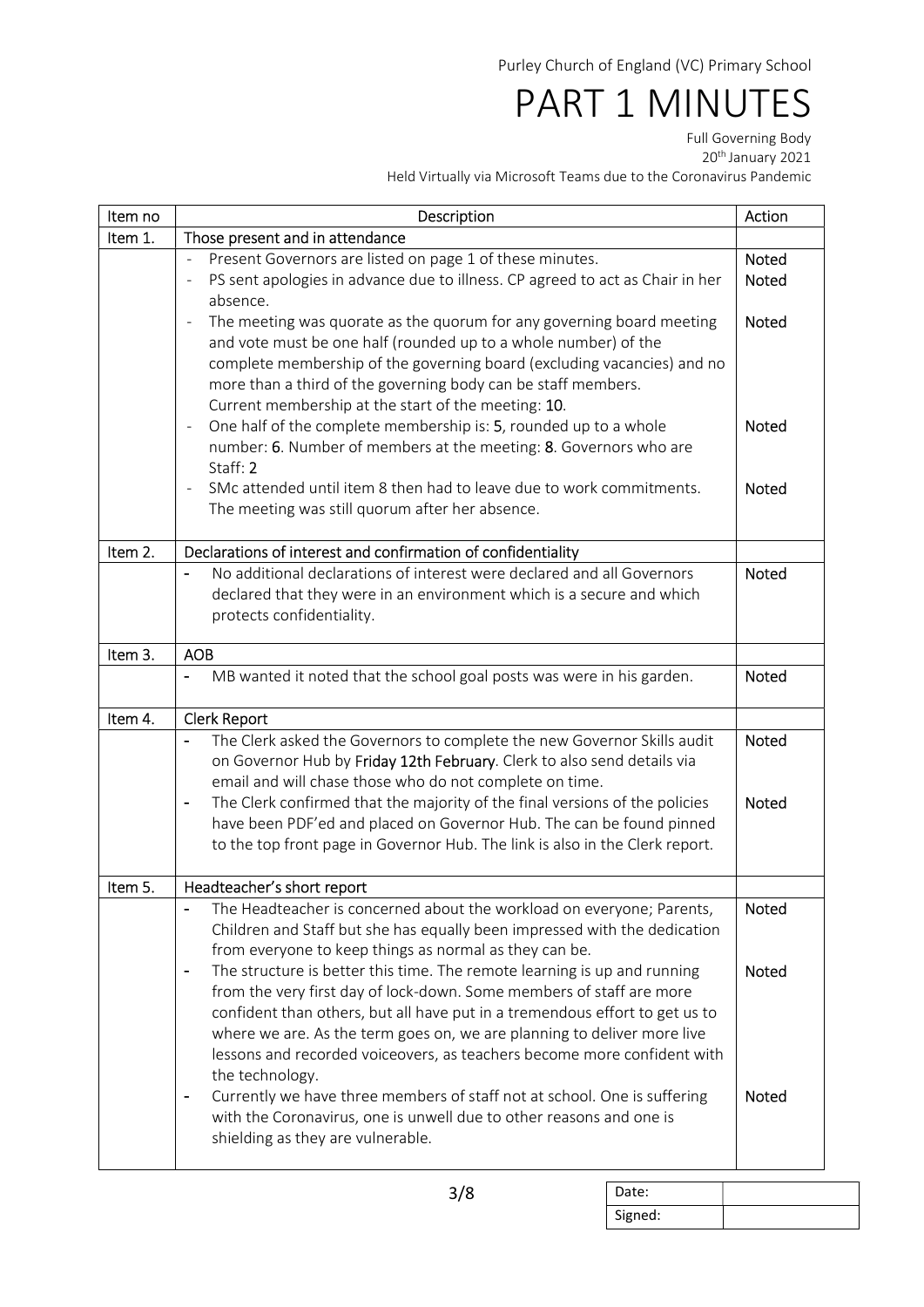## PART 1 MINUTES

Full Governing Body

20<sup>th</sup> January 2021

Held Virtually via Microsoft Teams due to the Coronavirus Pandemic

|         | Wrap around care staff have been furloughed as we cannot open this<br>$\blacksquare$<br>provision safely, keeping our bubbles separate.                                                                                                                                                                                                                       | Noted        |
|---------|---------------------------------------------------------------------------------------------------------------------------------------------------------------------------------------------------------------------------------------------------------------------------------------------------------------------------------------------------------------|--------------|
|         | Attendance both at school and online is excellent. We are tracking online<br>engagement and contacting parents to offer support directly if a child does<br>not submit work and engage.                                                                                                                                                                       | <b>Noted</b> |
|         | CP pointed out how positive the school newsletter was last week and how<br>$\qquad \qquad \blacksquare$<br>lovely it was to read.                                                                                                                                                                                                                             | Noted        |
|         | We have daily live registration for each class. This is an opportunity to set<br>the pupils up for the day and check who isn't interacting.                                                                                                                                                                                                                   | <b>Noted</b> |
|         | We have received offers of laptops from the public. We need to ascertain if<br>$\qquad \qquad \blacksquare$<br>they are viable or not. We are also expecting 7 laptops from the DfE<br>sometime this week; these will also need setting up. We are monitoring<br>which children would benefit from having one of these.                                       | Noted        |
|         | The SBM has signed up with an IT asset management firm who will donate<br>$\qquad \qquad \blacksquare$<br>laptops, if they can, for free.                                                                                                                                                                                                                     | Noted        |
|         | DB kindly offered a spare laptop; SBM to look into.                                                                                                                                                                                                                                                                                                           | <b>Noted</b> |
|         | We received an updated risk assessment example from the LA, this has<br>$\overline{a}$<br>been edited to make it relevant to the situation at Purley School. It has<br>been shared with staff and members of the Health and Safety working<br>party.                                                                                                          | Noted        |
|         | Governors expressed a wish to join an online class to see what happens<br>۰<br>and how a lesson is presented especially from a pupil welfare / curriculum<br>working group perspective. The Headteacher confirmed that this should be<br>possible but must be cleared with staff first and Governors will need to be<br>registered in advance for the lesson. | <b>Noted</b> |
|         | SB confirmed as a parent the lessons they have seen have been really<br>$\blacksquare$<br>engaging and the delivery has been very good. The children bounce off one<br>another, delivering ideas and creating conversation.                                                                                                                                   | <b>Noted</b> |
|         | The Headteacher is preparing a report on remote learning through Google<br>۳<br>classrooms to share with the Governors.                                                                                                                                                                                                                                       | Noted        |
|         | Teaching assistants are vital to support with the arrangements, supporting<br>$\overline{\phantom{0}}$<br>in the class, being the second adult in live classrooms and some, also<br>supporting individuals online.                                                                                                                                            | <b>Noted</b> |
|         | If illness starts to occur, it is not known how long we can deliver as<br>$\overline{a}$<br>effectively as we are. Covid Testing of school staff will be available as from<br>next week. For now we will continue to do the best we can.                                                                                                                      | <b>Noted</b> |
| Item 6. | <b>Therapeutic Thinking</b>                                                                                                                                                                                                                                                                                                                                   |              |
|         | The Headteacher presented an introduction into Therapeutic thinking to<br>$\blacksquare$<br>Governors. This approach has been adopted by West Berkshire Council.                                                                                                                                                                                              | <b>Noted</b> |
|         | The presentation explained the aim of Therapeutic thinking; for all West<br>$\overline{a}$                                                                                                                                                                                                                                                                    |              |
|         | Berkshire children and young people to have the opportunity to flourish in                                                                                                                                                                                                                                                                                    | Noted        |
|         | their local school where they are understood, have their needs met, and                                                                                                                                                                                                                                                                                       |              |
|         | where they are prepared for the next stage in their education and lives.                                                                                                                                                                                                                                                                                      |              |
|         | Risk factors for children, especially if they are cumulative, means the child<br>-<br>is much more likely to develop conduct disorders or behaviour problems.                                                                                                                                                                                                 | <b>Noted</b> |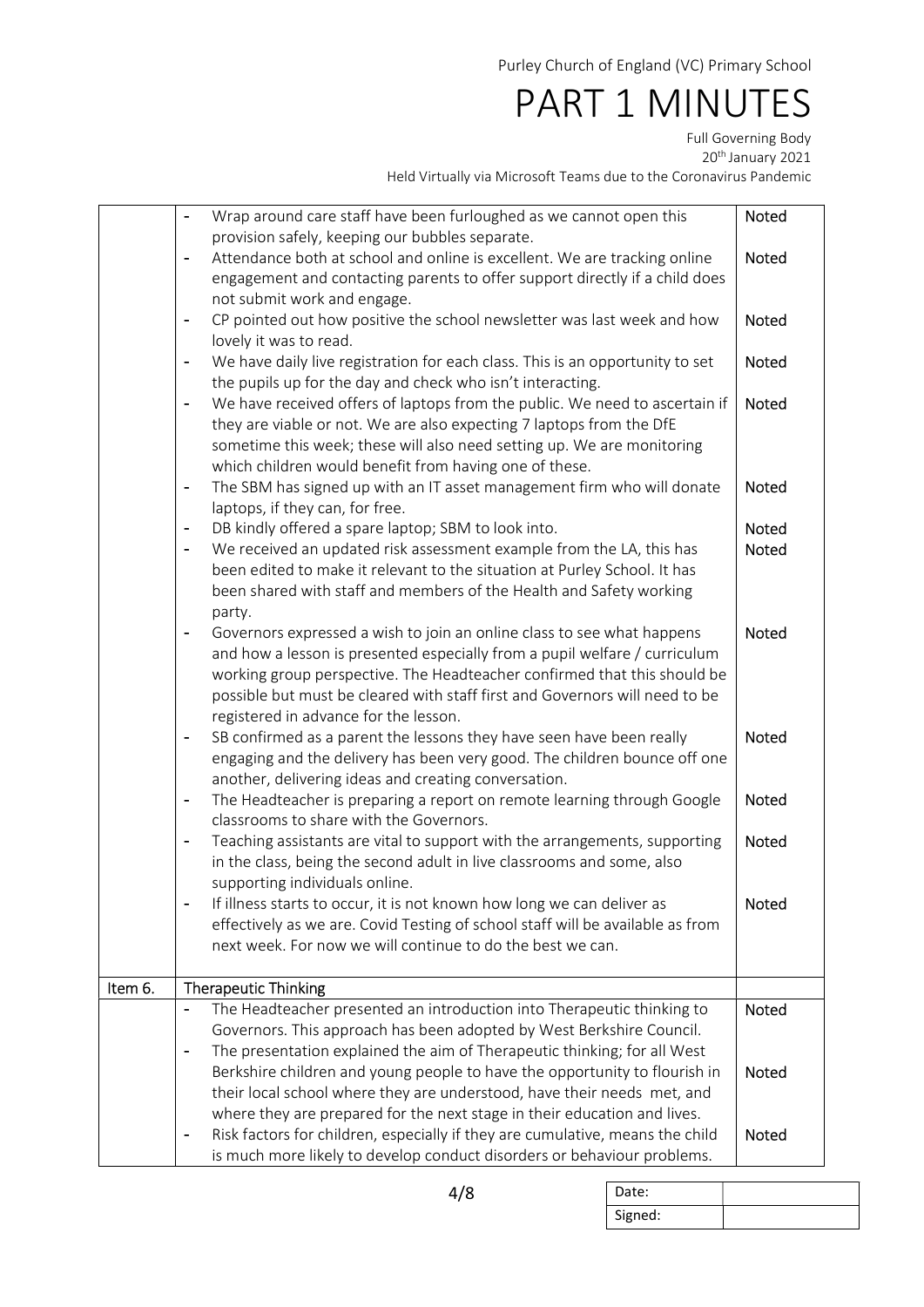### PART 1 MINUTES

Full Governing Body

20<sup>th</sup> January 2021

Held Virtually via Microsoft Teams due to the Coronavirus Pandemic

| $\overline{\phantom{a}}$     | The Headteacher asked the Governors to watch the following link in their<br>own time explain ACE: https://www.youtube.com/watch?v=XHgLYI9KZ-A                                                                                                                                                                                                                                                                | <b>Noted</b>          |
|------------------------------|--------------------------------------------------------------------------------------------------------------------------------------------------------------------------------------------------------------------------------------------------------------------------------------------------------------------------------------------------------------------------------------------------------------|-----------------------|
| $\blacksquare$               | Therapeutic thinking provides an approach to behavior that prioritises the<br>prosocial experiences and feelings of everyone. Prosocial behaviour is<br>characterised by a concern for the rights, feelings and welfare of other<br>people. It is simply the absence of antisocial behavior.                                                                                                                 | <b>Noted</b>          |
| $\qquad \qquad \blacksquare$ | Therapeutic thinking looks at consequences not punishments and the need<br>to make the child feel safe. Connection before correction.                                                                                                                                                                                                                                                                        | <b>Noted</b>          |
| $\blacksquare$               | The Therapeutic thinking model will not 'fit' everyone but we can try.                                                                                                                                                                                                                                                                                                                                       | <b>Noted</b>          |
| $\blacksquare$               | A Therapeutic plan has been put in place and the Behaviour policy has<br>been modified to include Therapeutic thinking.                                                                                                                                                                                                                                                                                      | <b>Noted</b>          |
|                              | It has been 4 years since our last exclusion.                                                                                                                                                                                                                                                                                                                                                                | <b>Noted</b>          |
|                              | Q: Are mental health rates on the rise with Covid?                                                                                                                                                                                                                                                                                                                                                           | <b>Noted</b>          |
|                              | A: Domestic abuse is certainly on the rise and will have a big effect on<br>children subjected to this. At the school we have tried to have live lessons<br>so the children can see their friends which has helped. We have also tried<br>to do fun activities and not make it all about the school work.                                                                                                    | Noted                 |
| $\overline{a}$               | The school as changed its approach with regards to rewards. Rewards such<br>as star of the week and presentation assemblies have been removed.<br>Instead, we have implemented self-nomination at class level. Children can<br>nominate themselves and others for work or behaviour. It is kept at a class<br>level. We are keeping the Purley Paragon and children will be able to<br>nominate one another. | <b>Noted</b>          |
| $\blacksquare$               | There will no longer be house points awarded in class; children should<br>want to behave in a particular way without reward. House points will still<br>be rewarded for competitions; sports day for example.                                                                                                                                                                                                | <b>Noted</b>          |
| $\blacksquare$               | Therapeutic thinking is still in early days. It takes approximately 2/3yrs to<br>embed but appears to be working well so far.                                                                                                                                                                                                                                                                                | <b>Noted</b>          |
| $\blacksquare$               | The school have removed red and yellow cards. Level 1 and 2 behaviour<br>markers still exist and these will be used to track the success of the new<br>system over time. Tracking will happen in the background and the very<br>visible card system will no longer exist.                                                                                                                                    | <b>Noted</b>          |
|                              | Q: By monitoring it, we are keeping a sense of how it is working?                                                                                                                                                                                                                                                                                                                                            | Noted                 |
|                              | A: Yes, we have been able to use the approach with a pupil who was close<br>to exclusion and have managed to turn things around. We have received<br>good support from West Berkshire Council and have been able to help<br>and guide the parents as well.                                                                                                                                                   | Noted                 |
|                              | Q: Has the new approach been presented to parents yet?                                                                                                                                                                                                                                                                                                                                                       | <b>Noted</b>          |
|                              | A: No, not yet. Parents have a slight understanding but I want the<br>children to understand first. After lockdown, we will present the idea to                                                                                                                                                                                                                                                              | <b>Noted</b>          |
|                              | the children first and then the parents.                                                                                                                                                                                                                                                                                                                                                                     |                       |
|                              | Q: Is there a cost to role this out?<br>A: No, only the initial training but we were lucky enough to be offered<br>this online for free. If any child gets close to exclusion we can get<br>assistance from West Berkshire Council and have access to an EP<br>(Educational Psychologist).                                                                                                                   | Noted<br><b>Noted</b> |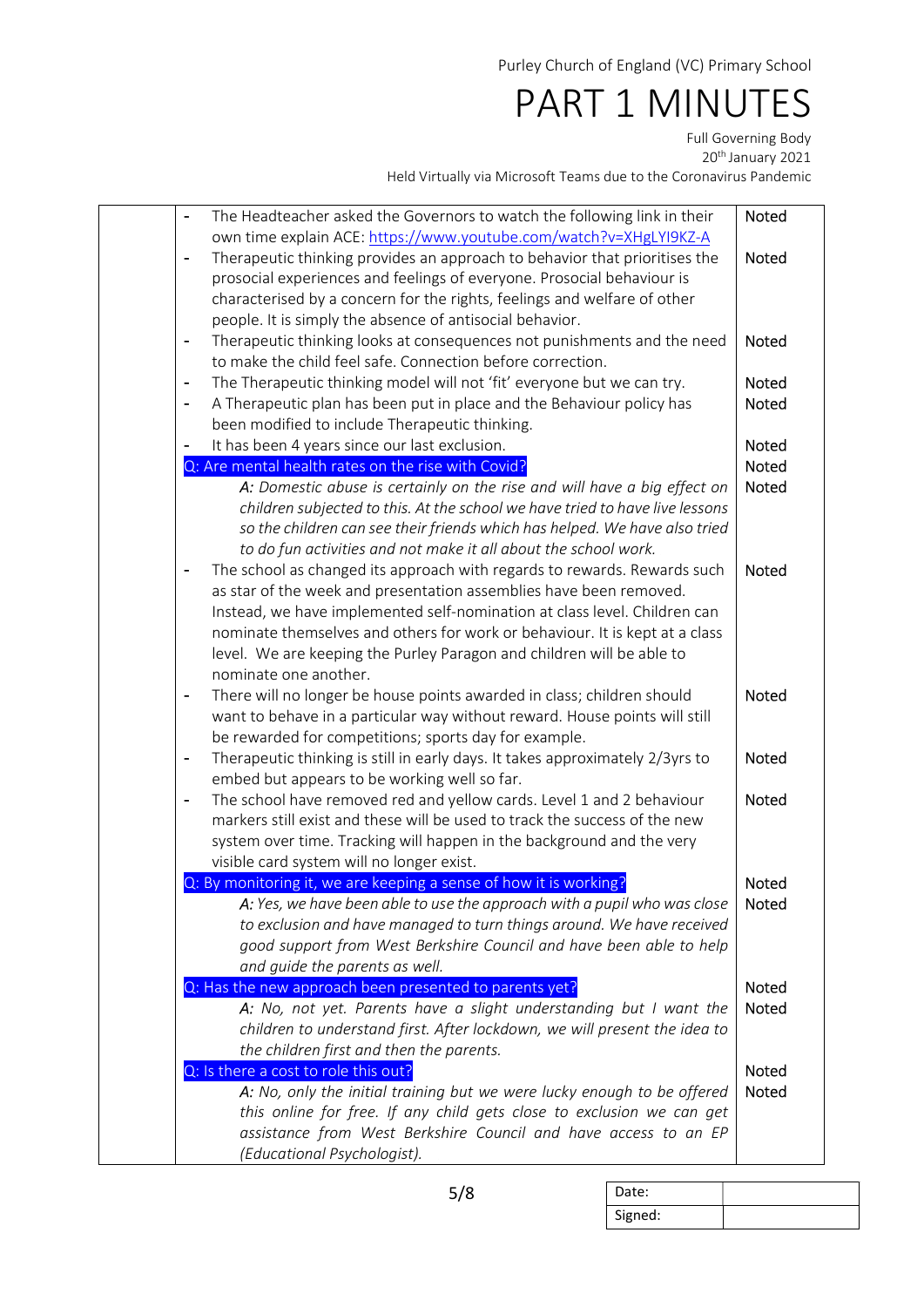## PART 1 MINUTES

Full Governing Body

20<sup>th</sup> January 2021

Held Virtually via Microsoft Teams due to the Coronavirus Pandemic

|          | Q: How do you know the new approach works if behaviour is no longer under                                 | <b>Noted</b> |  |  |
|----------|-----------------------------------------------------------------------------------------------------------|--------------|--|--|
|          | review?                                                                                                   |              |  |  |
|          | A: The yellow and red card system has been transferred to the Level 1                                     |              |  |  |
|          | and 2 which is still tracked but not public. We will be able to measure the                               |              |  |  |
|          | success over time using other means as well such as pupil voice.                                          |              |  |  |
| Item 7.  |                                                                                                           |              |  |  |
|          | Collective worship performance report<br>The report was provided in advance of the meeting. There were no |              |  |  |
|          | questions raised.                                                                                         | Noted        |  |  |
|          |                                                                                                           |              |  |  |
| Item 8.  | Working Group breakout session                                                                            |              |  |  |
|          | The Governors split into their breakout groups. For simplicity two groups                                 | Noted        |  |  |
|          | were used - business and welfare.                                                                         |              |  |  |
|          | In summary of the business group conversation:                                                            | <b>Noted</b> |  |  |
|          | the group needs to establish what the group exists to do<br>$\circ$                                       |              |  |  |
|          | SBM to discuss with PS timeline for budget and set dates for sign<br>$\circ$                              |              |  |  |
|          | off, set or close                                                                                         |              |  |  |
|          | benchmarking and SFVS topics for Feb<br>$\circ$                                                           |              |  |  |
|          | no agenda at the moment, hope to establish in time for next<br>$\circ$                                    |              |  |  |
|          | month's meeting                                                                                           |              |  |  |
|          | Health and safety to be reviewed on 12 <sup>th</sup> Feb<br>$\circ$                                       |              |  |  |
|          | In summary of the welfare group conversation                                                              | <b>Noted</b> |  |  |
|          | staff welfare - staff questionnaire with a number of fixed<br>$\circ$                                     |              |  |  |
|          | questions to get an understand how things are going. KF to setup                                          |              |  |  |
|          | pupil welfare - AB to look into pupil voice and visit student council<br>$\circ$                          |              |  |  |
|          | meeting next week                                                                                         |              |  |  |
|          |                                                                                                           |              |  |  |
| Item 9.  | Health and Safety Update (verbal)                                                                         |              |  |  |
|          | A metal sign has now been put up in Lister Close.<br>$\overline{\phantom{0}}$                             | Noted        |  |  |
|          | DB chasing WBC regarding the cutting of overgrown vegetation after it was                                 | <b>Noted</b> |  |  |
|          | missed.                                                                                                   |              |  |  |
|          | DB has spoken with the Chair of FOPS with regards to the application to                                   | Noted        |  |  |
|          | the Parish Council regarding the bollards.                                                                |              |  |  |
| Item 10. | Data Review Update                                                                                        |              |  |  |
|          | LB presented the work completed on analysing of pupil progress. For 89                                    | Noted        |  |  |
|          | pupils, LB displayed the % of pupils 'not on track' and 'on track'. 'Not on                               |              |  |  |
|          | track' pupils broke down further into pupils 'below' and pupils who are                                   |              |  |  |
|          | 'boarder line'. 'Those on track' broke down further into pupils 'just within',                            |              |  |  |
|          | pupils 'within' and pupils with 'greater depth'. This analysis was completed                              |              |  |  |
|          | for Mathematics, Reading and Writing.                                                                     |              |  |  |
|          | The analysis covered the six week period before the current lockdown.<br>$\overline{\phantom{a}}$         | <b>Noted</b> |  |  |
|          | Green shoots can be seen right across the school. It will be interesting to                               |              |  |  |
|          | see if the same trajectory continues with the school moving to online                                     |              |  |  |
|          | learning.                                                                                                 |              |  |  |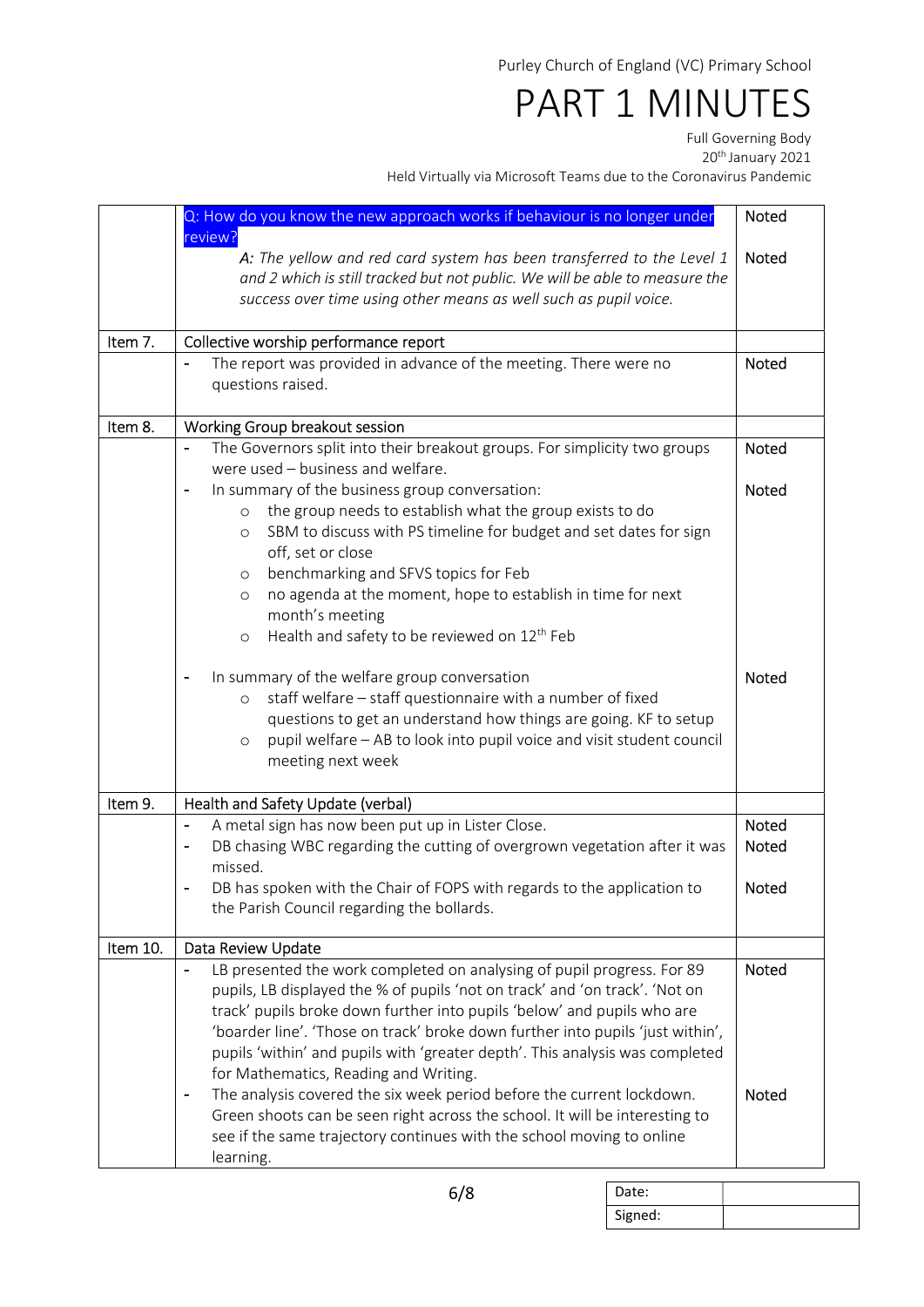## PART 1 MINUTES

Full Governing Body

20<sup>th</sup> January 2021

Held Virtually via Microsoft Teams due to the Coronavirus Pandemic

|          | The Governors thanked LB for the analysis and for the staff of Purley                                                                                     | <b>Noted</b>                 |  |
|----------|-----------------------------------------------------------------------------------------------------------------------------------------------------------|------------------------------|--|
|          | School for their amazing hard work and dedication.<br>Q: Are we able to see a notable drop in progress?                                                   |                              |  |
|          | A: From March 2020 to October 2020 progress did drop. This was                                                                                            | <b>Noted</b><br><b>Noted</b> |  |
|          | recovering before lockdown. Hopefully the drop off will not be so                                                                                         |                              |  |
|          | pronounced this time due to the provision and quality of online                                                                                           |                              |  |
|          | learning When we come out of lockdown we hope there will be not so                                                                                        |                              |  |
|          | many gaps and our success will hopefully carry on.<br>Parents have been helping and support their child/ren at home which has<br>$\overline{\phantom{0}}$ | <b>Noted</b>                 |  |
|          | been brilliant. For child/ren that have not submitted any work or been                                                                                    |                              |  |
|          | online then we have ensured regular contact.                                                                                                              |                              |  |
|          | The stamina of parents, staff and children has been incredible. It takes time<br>$\blacksquare$                                                           | <b>Noted</b>                 |  |
|          | to adapt to this way of working but it is working. During the last lockdown                                                                               |                              |  |
|          | we were looking after children; this time we are operating as a school both                                                                               |                              |  |
|          | on and off line.                                                                                                                                          |                              |  |
|          | So far the school has loaned out iPads/laptops, a dongle and assisted<br>$\overline{\phantom{0}}$<br>families to take the offer of free internet from BT. | <b>Noted</b>                 |  |
|          |                                                                                                                                                           |                              |  |
| Item 11. | Policies                                                                                                                                                  |                              |  |
|          | The following policies were all approved subject to the minor updates and                                                                                 | Action                       |  |
|          | typo's that had been sent directly to the Clerk by AB and CP:<br>Financial Management Policy January 2021<br>$\circ$                                      | Approved                     |  |
|          | Health and Safety Policy January 2021<br>$\overline{O}$                                                                                                   | Approved                     |  |
|          |                                                                                                                                                           |                              |  |
|          | Instrument of government Jan 2021<br>$\circ$                                                                                                              | Approved                     |  |
|          | Guidance for investigating Officers - Corp and Sch 2020 FINAL<br>$\circ$                                                                                  | Approved                     |  |
|          | Model Disciplinary Procedure for Schools 2020 FINAL<br>$\circ$                                                                                            | Approved                     |  |
|          | Model Grievance for schools - advice for Headteachers 2020 FINAL<br>$\circ$<br>Model School Grievance Procedures 2020 FINAL                               | Approved<br>Approved         |  |
|          | $\circ$<br>Schools Leave of absence Policy 2020 FINAL<br>$\overline{O}$                                                                                   | Approved                     |  |
|          |                                                                                                                                                           |                              |  |
|          | MB also pointed out on pg 12/11 the review date is wrong in the Guidance                                                                                  | Action                       |  |
|          | for investigating Officers. Clerk to update.                                                                                                              |                              |  |
|          | All policies from Instrument of government Jan 2021 onwards are                                                                                           | Action                       |  |
|          | statutory. Clerk to check front page.                                                                                                                     |                              |  |
| Item 12. | <b>Training and Forum Update</b>                                                                                                                          |                              |  |
|          | JP has attended New to Governance 1 course.                                                                                                               | Noted                        |  |
|          | Clerk to book JP and SMc onto the New to Governance 2 course which will                                                                                   | <b>Noted</b>                 |  |
|          | take place on Tuesday 2 <sup>nd</sup> Feb via zoom.                                                                                                       |                              |  |
|          | Clerk to send links for two courses on Governor Hub along with<br>$\overline{\phantom{0}}$<br>instructions on how to access them as per PS wishes:        | <b>Noted</b>                 |  |
|          | https://governorsforschools.org.uk/elearning/                                                                                                             |                              |  |
|          | Https://learning.moderngovernor.com/?redirect=0                                                                                                           |                              |  |
|          | LB will be attended the course Wellbeing for education return - role of                                                                                   | Noted                        |  |
|          | Governors.                                                                                                                                                |                              |  |